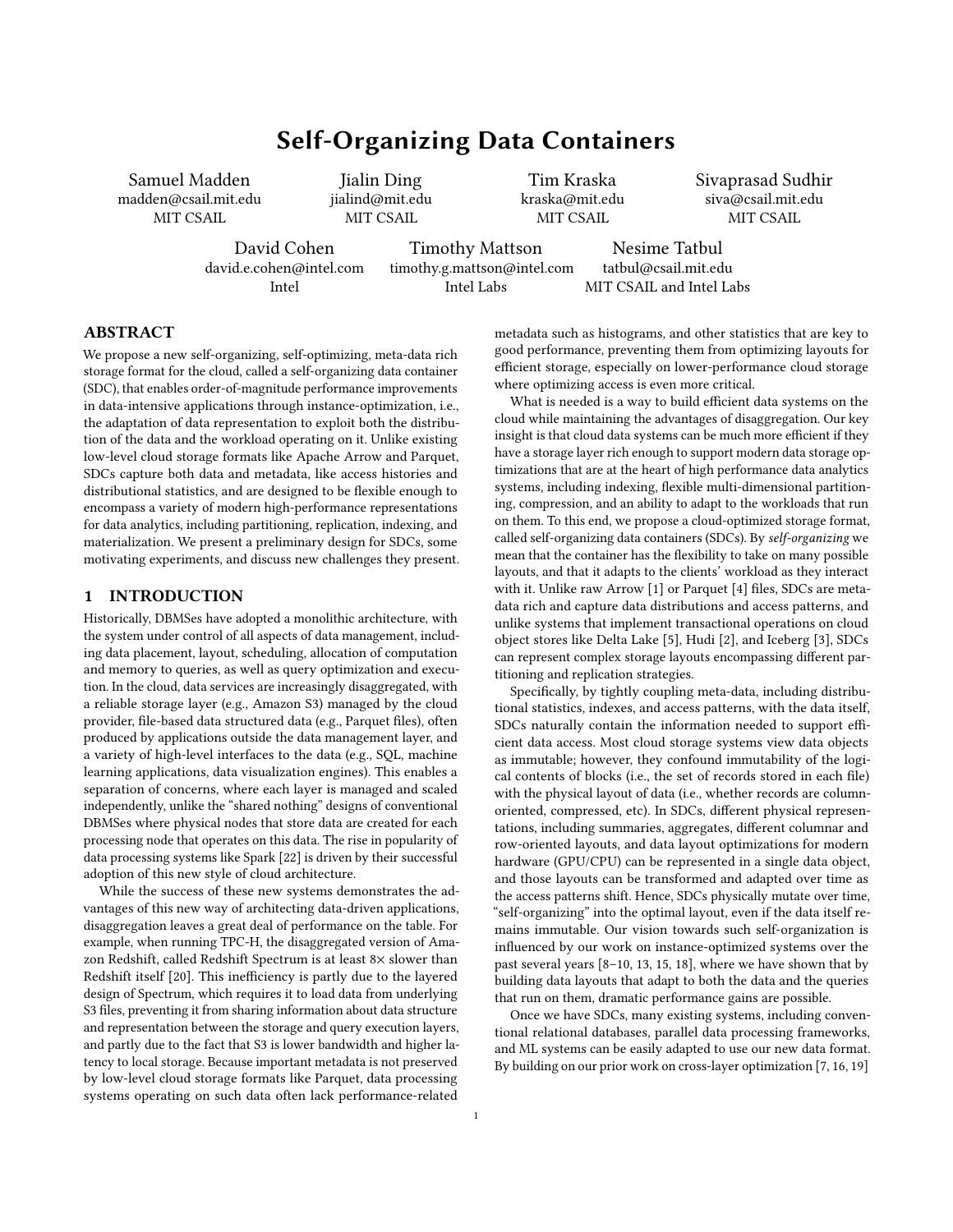and instance-optimized storage systems, we believe we can construct next generation cloud-processing systems on SDCs that preserve the flexibility of conventional systems while offering order of magnitude performance gains that rival the performance of monolithic systems running on bare-metal hardware.

In this paper, we describe a preliminary design for a cloud-based SDC and its performance advantages. We also highlight a number of interesting research directions that SDCs present. Specific contributions include:

- We describe how SDCs will enable cloud-based storage systems to take advantage of modern instance-optimization techniques for data storage and layout.
- We describe a preliminary implementation of SDCs, designed to be stored on immutable cloud storage. This implementation is "serverless", in that it requires only client-side libraries to mediate access, while still allowing SDCs to adapt their layout over time. The key idea is to engage clients in the incremental transformation of data as they access it, in a way that ensures clients see a consistent view of the data.
- We provide motivating experiments showing the advantage of instance-optimization.
- We describe a number of research directions for SDCs.

# 2 SDC OVERVIEW

At its core, an SDC is a physical representation of a relational data model. Clients access the SDC through a client-side library that exposes typical operations that "data frame" APIs like Pandas and Spark [\[22\]](#page-5-0) implement: filters, projections, grouping and aggregation, and joins. SDCs are designed to be optimized for particular access paths — for example, they may be partitioned or sorted on a particular combination of attributes — which are exposed through metadata, so clients are able to easily identify and take advantage of those optimized access paths. In particular, clients do not need to configure these optimized access paths themselves; SDCs are designed to automatically create and modify these access paths over time based on the client's interactions with the SDC through the client-side library.

One key goal of SDCs is that access to the SDC should not be mediated by a cloud service: i.e., the client-side library contains all of the logic to read the SDC. Beyond simple read access, we also envision that each client library will publish both metadata about the SDC, such as (a sample of) the history of operations it posted over it, as well as make optimizations to the structure of the SDC designed to improve its performance, such as creating materialized views, replicating portions of the SDC that correspond to frequently queried subsets of the data, creating a (multi-)dimensional index and storage layout or replicating the data within the SDC file. This is done incrementally as a part of the operations clients perform on the data (similar to database cracking [\[12\]](#page-5-15)).

An SDC comes in two flavors, one optimized for in-memory storage and one optimized for disk/cloud storage (see Figure [1\)](#page-1-0). This is in contrast to Apache Arrow, which is focused on in-memory analytics, or Parquet, which is primarily a format for serializing tabular data to disk. Both in-memory and cloud-storage SDCs can be used simultaneously by several clients. Most commonly, an inmemory SDC is "backed" by a cloud storage SDC, but it doesn't

<span id="page-1-0"></span>

Figure 1: SDC Architecture: Client 1 and 2 access the same SDC file on cloud storage. Client 3 and 4 work on the same in-memory SDC file 2, which is backed by a cloud SDC file.

have to be. In the case where multiple in-memory SDCs are backed by the same cloud-storage SDC (such as File 2 in Figure [1\)](#page-1-0), each in-memory SDC can be organized differently in a way that most suits their respective clients' access patterns.

There are several possible physical representations for a given SDC. For example, an SDC can be a single mutable file (to support metadata additions and transformations) or a collection of files (some immutable, like the base data, some mutable for metadata and reorganizations), or even a collection of immutable files for storage on S3. However, in all cases the client/application will perceive it as a single file (like in Arrow). We describe how an implementation of SDCs on top of purely immutable storage would work in Section [3](#page-1-1) below. Then, Section [4](#page-3-0) provides some preliminary numbers show that SDCs can offer significant performance gains. Finally, Section [5](#page-3-1) describes several open problems in SDCs, including different possible re-organizations and how clients coordinate to perform dataset optimization without a centralized coordinator.

#### <span id="page-1-1"></span>3 STORING SDCS ON IMMUTABLE STORAGE

Figure [1](#page-1-0) shows how several clients access a collection of SDCs. Note that there are no centralized services nor communication between them. Hence, all instance-optimizations have to be synchronized through the file itself.

In this section we describe how this is achieved. Namely, we describe how SDCs can be stored as a collection of objects on an immutable cloud-storage system like S3 (which only supports file upload, rename, and delete – i.e., no updates or appends). Our design is focused on providing the ability to evolve the physical layout of the SDC over time without requiring any intermediate service to mediate client access (i.e., libraries running on clients directly access the SDC files in cloud storage). This introduces challenges related to ensuring that clients see a consistent view of the data, and that they don't perform concurrent conflicting operations.

This design assumes that all clients have write access to the directory in which the SDC resides; clients that lack write access can still read SDCs but cannot participate in the adaptation protocol. While this certainly incurs additional overhead, previous work [\[6\]](#page-5-16) has shown that it is possible to do even on S3. In this design, an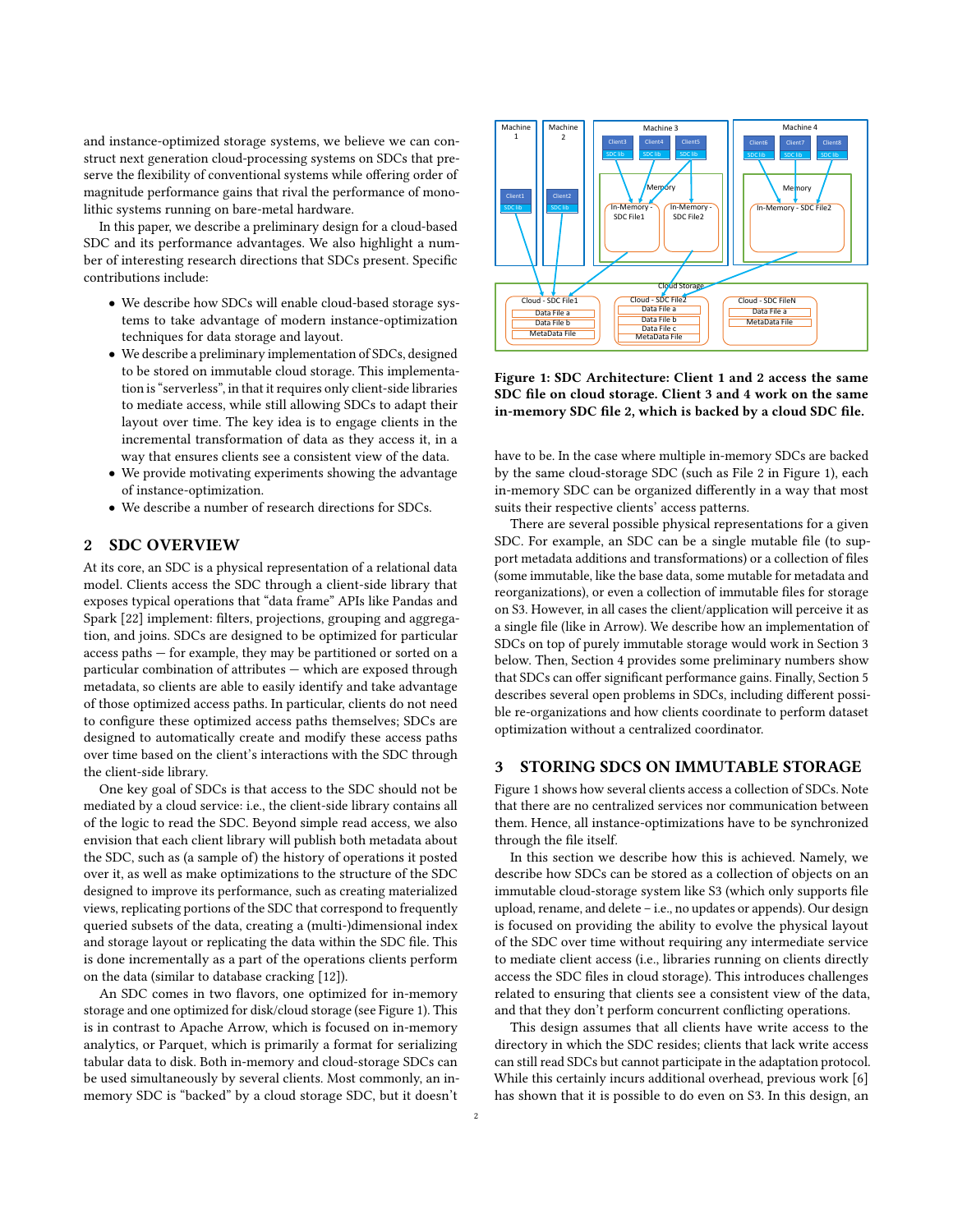<span id="page-2-0"></span>

Figure 2: SDC Index Example

SDC consists of a number of different block types, including data blocks, index blocks, meta-data blocks, and lock files.

## 3.1 Data Blocks

Each SDC is represented as a collection of data blocks in storage, each stored as a different file. Blocks are read-only, variable sized, and can contain different subsets of columns. They may overlap (i.e., contain some of the same rows and columns) with other blocks.

Internally a data block is column-oriented. Each row has a specific row-identifier (rowid), and each block contains a rowid column and one or more data columns. Data columns can support standard types, including numeric and variable length objects such as string. Variable length objects are dictionary encoded, and dictionaries are separately stored in each data block. Data blocks are identified by the dataset id, a 128 bit hash of the concatenation of the column names (the column hash), and a 128 bit hash of the concatenation of the rows and rows in the block (the row hash), respectively.

Although not strictly required, most SDCs will contain a primary replica, which is a set of data blocks horizontally partitioned on rowid that contain all columns in the SDC.

#### 3.2 Index blocks

Index blocks contain the structure of indexes that make it possible to find blocks of an SDC. All live SDC data blocks are referenced by an index block. An index block simply maps from logical ranges of the dataset to data files on the storage system. For example, Figure [2](#page-2-0) shows how a quad-tree index might be implemented. The index block contains the extents of each cell in the quad tree (in terms of the attributes a and b), along with a pointer (filename) to the data block containing those records on storage.

We discuss several different types of indexes that SDCs can support below, including multi-dimensional space partitioning indexes like qd-tree [\[21\]](#page-5-17) and Tsunami [\[10\]](#page-5-8), as well as partial replication. One common index type is a sparse row index on the primary replica, which maps from contiguous rowid sets to the blocks of the replica. We call this the primary replica index.

#### 3.3 Discovering the current state of an SDC

When a client wants to read a part of the SDC, it first finds all of the index blocks for the SDC, and then chooses the index it prefers to access the rows it wants to read.

Index blocks are stored in a well-known subdirectory of the SDC, making it easy to discover all of the indexes. Since indexes are expected to be mostly sparse (i.e., pointers to large contiguous

data blocks, rather than pointers to individual records), they will be small, quick to read, and easy to keep in client memory.

Since most SDCs will have a primary replica index, a default access method is to use this index to discover all of the primary replica blocks and perform a sequential scan of the data through those blocks.

#### 3.4 Meta-data blocks

Clients add meta-data blocks summarizing access patterns and distributional statistics of the blocks as they read and write them. Metadata blocks are essentially annotations that indicate the parts of the SDC that clients read, or derived statistics they have calculated over the SDC. For example, a metadata block might specify that a client C scanned a range  $A_1[0] \rightarrow A_1[150]$ , and might include a histogram for the attribute  $A_1$ . Statistics metadata might include histograms for a particular column or columns. We discuss in Section [3.6](#page-2-1) how several metadata blocks can be consolidated into a single metadata block.

#### 3.5 Evolving the contents of an SDC

The most common way to evolve an SDC is to create a new index on it. To create a new index, a client simply uploads any data blocks for the index, and then finally uploads the index blocks.

We expect that a common way to evolve an SDC will be to create new indexes that slightly modify existing indexes. For example, in the quadtree shown in Figure [2](#page-2-0) at some point a client might decide to split the lower-left quadrant into four blocks, because, for example, it finds that it is often performing highly selective reads of small portions of this region. To do this, it simply creates four new data blocks for the four quadrants, and creates a new index referencing all of the old blocks from the three unmodified quadrants as well as the new four blocks for the lower-left quadrant.

The key challenge is that over time data blocks will accumulate and storage use will grow, so we need a way to reclaim space by removing unused indexes and the data blocks they reference.

#### <span id="page-2-1"></span>3.6 Reclaiming Space

To reclaim storage, a client needs to first determine that it wants to remove some data, e.g., by using the meta-data blocks from the SDC to observe the recent accesses to the data set, and then make changes to the structure itself. Specifically a common operation is to delete an index and all of the data blocks that are accessed only by that index. Because other clients may be using the index at the time a client decides to delete it, a protocol is needed to prevent this from happening. Another common operation is to consolidate several meta-data blocks or histograms into a single block, so that clients have to read fewer files to access metadata.

A key observation in this protocol is that for most data sets, especially on cloud storage, space reclamation does not need to be done particularly quickly, because storage is essentially unlimited and wasted space is only paid for by the hour. Hence, an SDC defines a parameter, the maximum index cache duration (MICD), which is the maximum amount of time a client will retain a reference to an index and its data blocks in memory before re-loading from storage. Given the MICD, deletion work as follows.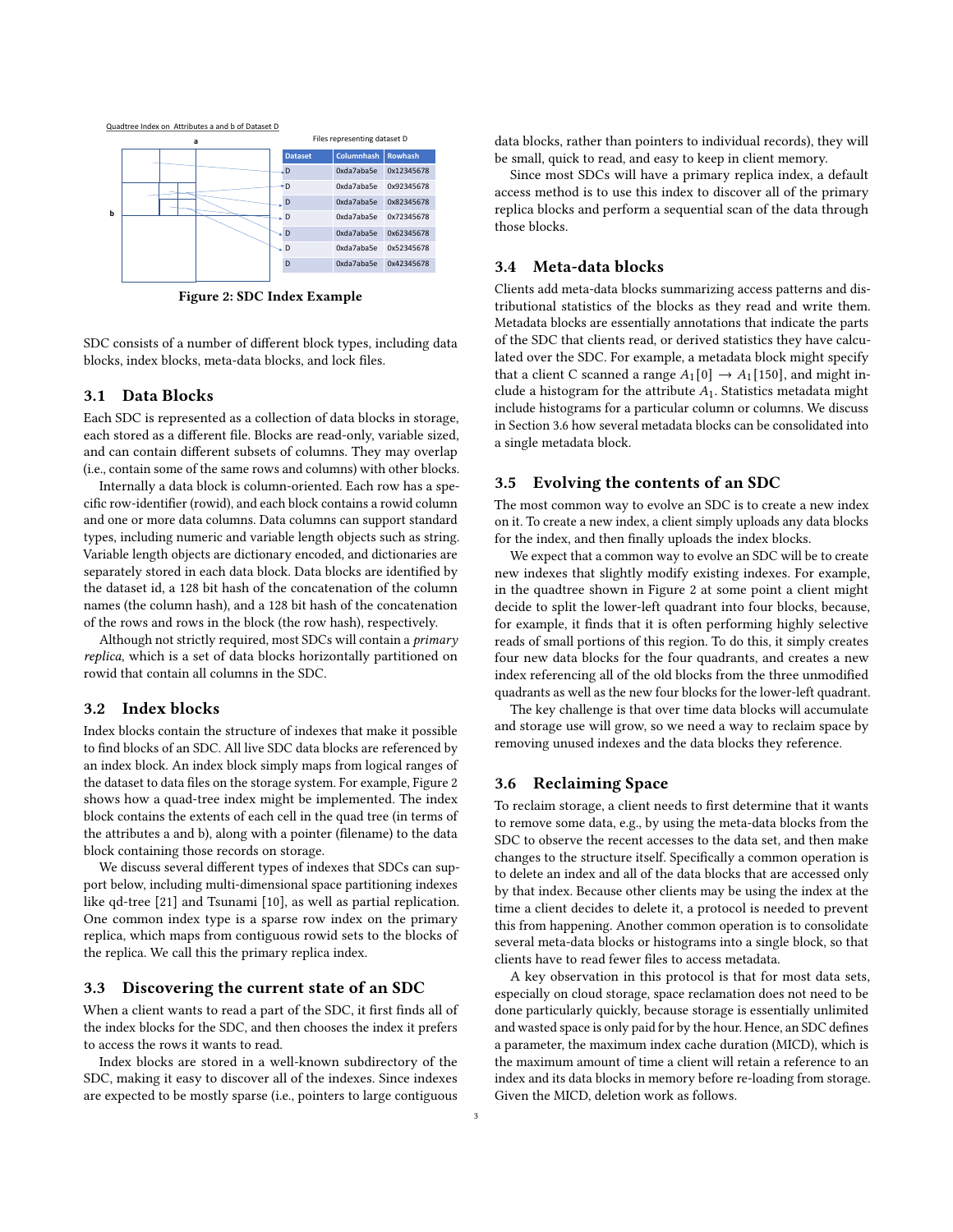First, a client  $C_D$  that intends to delete an index creates a *deletion* intent file for the index, marked with a deletion timestamp when the deletion will happen. The existence of such a file indicates that an index is scheduled for deletion; the timestamp is set to the current time plus the MICD.

Then, when other clients read from the SDC, they will ignore any indexes for which a deletion intent exists. Clients which have the index in memory or are currently reading from it can continue to do so as for up to MICD time after they first read it. After the MICD timeout elapses they will have to refresh the indexes from that SDC. If an index they were using is scheduled for deletion they will have to choose a different access method.

Finally, when a client (not necessarily  $C_D$ ) discovers that a deletion intent exists for an index with a timestamp greater than the deletion timestamp on the intent it can safely remove the index and the deletion intent.

## <span id="page-3-0"></span>4 PRELIMINARY EVALUATION OF SDCS

To demonstrate the potential of SDCs, we built a prototype imple-mentation of a SDC<sup>[1](#page-3-2)</sup>. Our prototype lacks many of the features described in this paper, but provides the ability to encode a dataset as a set of blocks laid out using either range partitioning or qdtrees [\[21\]](#page-5-17). Blocks are stored as Apache Parquet files, either on local disk or on cloud storage. We have built a simple API that allows clients to read a subset of the SDC data by applying a projection over the columns and a filter over the rows, and that records metadata about the read operations as they happen. Clients can periodically reorganize the SDC by calling an explicit layout optimize operation.

To evaluate SDCs, we used four public datasets and associated real-world query logs from an analytics dashboard. The datasets are a financial contributions dataset, a flights dataset, a geo-spatial dataset of NYC taxi rides, and a dataset of geo-coded tweets. The queries consist of single-table range queries that perform a filter and projection over multiple attributes (for example, selecting a date range and a latitude/longitude bounding box in the taxi or tweets data.) We believe these datasets are representative of the types of data and queries SDCs will be used for.

#### 4.1 SDC on local disk

We first evaluate the performance of SDCs when all data is stored on local disk. We ran on a c5.9xlarge EC2 machine with 72GB RAM. For each dataset, we compare SDCs in three states: (1) with no layout optimizations, so the entire data is stored in a single Parquet file, (2) with range partitioning over the optimal column for each workload, so that data is stored in multiple Parquet files, and (3) with the layout optimized using qd-tree after observing a fraction of the workload, so that each qd-tree block is stored in its own Parquet file. We furthermore store partitioning metadata (e.g., the qd-tree index) and a query log on disk. Query execution is single-threaded, and for each query, we read the Parquet files (and possibly also the partitioning metadata) from disk and materialize the desired data as an Arrow table. Figure [3a](#page-4-0) shows the total time to run all queries in each workload. The optimized version of SDCs achieves up to 10× faster query times than SDCs with range partitioning.

#### 4.2 Delta Lake

To compare the speedup achieved by SDC's layout optimization against optimized layouts in production systems, we also ran experiments over the same data using Delta Lake [\[5\]](#page-5-4), a popular storage layout that adds support for updates and z-ordering on top of Parquet. We used Databricks Delta Lake version 9.1 LTS on a single-node cluster with a c5d.4xlarge EC2 machine. Delta Lake automatically stores a table as multiple Parquet files on S3. To evaluate Delta Lake for data on disk, we used Delta cache to pin the tables to local disk. Figure [3b](#page-4-0) shows the performance of Delta Lake with data stored on disk in three states: (1) with no layout optimization, (2) with data sorted over the optimal column for each workload, and (3) using the Delta Lake OPTIMIZE ZORDER BY command, which sorts the data according to a z-order over manually selected columns.

These results show that Delta Lake's layout optimization only outperforms a single-column sort layout by up to 1.24×, which is much less than the performance benefit of SDC's layout optimization. The reason for this difference is that although SDC's qdtree index and Delta Lake's z-order use roughly the same columns (qd-tree automatically determines the important columns, and we manually selected the optimal columns for Delta Lake's z-order), the qd-tree's layout is more precise, since it creates blocks with the specific goal of minimizing data access for the observed workload.

#### 4.3 SDC on cloud storage

We have also performed preliminary evaluations of SDCs stored as objects on AWS S3, which are read into the memory of the EC2 machine during query processing. In this setting, SDCs with optimized layout achieve up to 3× faster query times than SDCs with range partitioning. The smaller performance benefit of layout optimization on S3 when compared to disk is due to the higher overhead of accessing data from cloud storage—as a result, SDC is forced to use larger block sizes when storing data on S3, which means that for the same dataset, SDC's optimized layout is coarser-grained on S3 than it is on disk. We believe that with further implementation optimizations and parallelism support, we can efficiently support finer-grained layouts and therefore further improve SDC's performance on cloud storage.

# <span id="page-3-1"></span>5 RESEARCH DIRECTIONS FOR SDCS

So far, we described the high level idea of SDCs and showed the advantages of optimized storage layouts. In this section, we focus on some of the new problems and opportunities that SDCs present.

#### 5.1 Variety of Physical Layouts

A principal motivation for SDCs is that they can encompass a variety of physical layouts, several of which we described above and have explored in our previous work [\[8,](#page-5-7) [10\]](#page-5-8). However is a large additional space of physical layouts to explore, including partial materialization (e.g., of common queries or subqueries), or replication of certain data elements to support access to blocks of data without needing to read unnecessary subsets of data.

We believe replication offers a potential for a significant generalization of previous work on efficient layouts [\[10\]](#page-5-8). Consider, for example, Figure [4a.](#page-4-1) Here, different queries that predicate on attributes X and Y are shown as rectangles over the domain of the

<span id="page-3-2"></span><sup>1</sup>The source code will be made available at [http://dsg.csail.mit.edu/mlforsystems#open](http://dsg.csail.mit.edu/mlforsystems#open-source)[source.](http://dsg.csail.mit.edu/mlforsystems#open-source)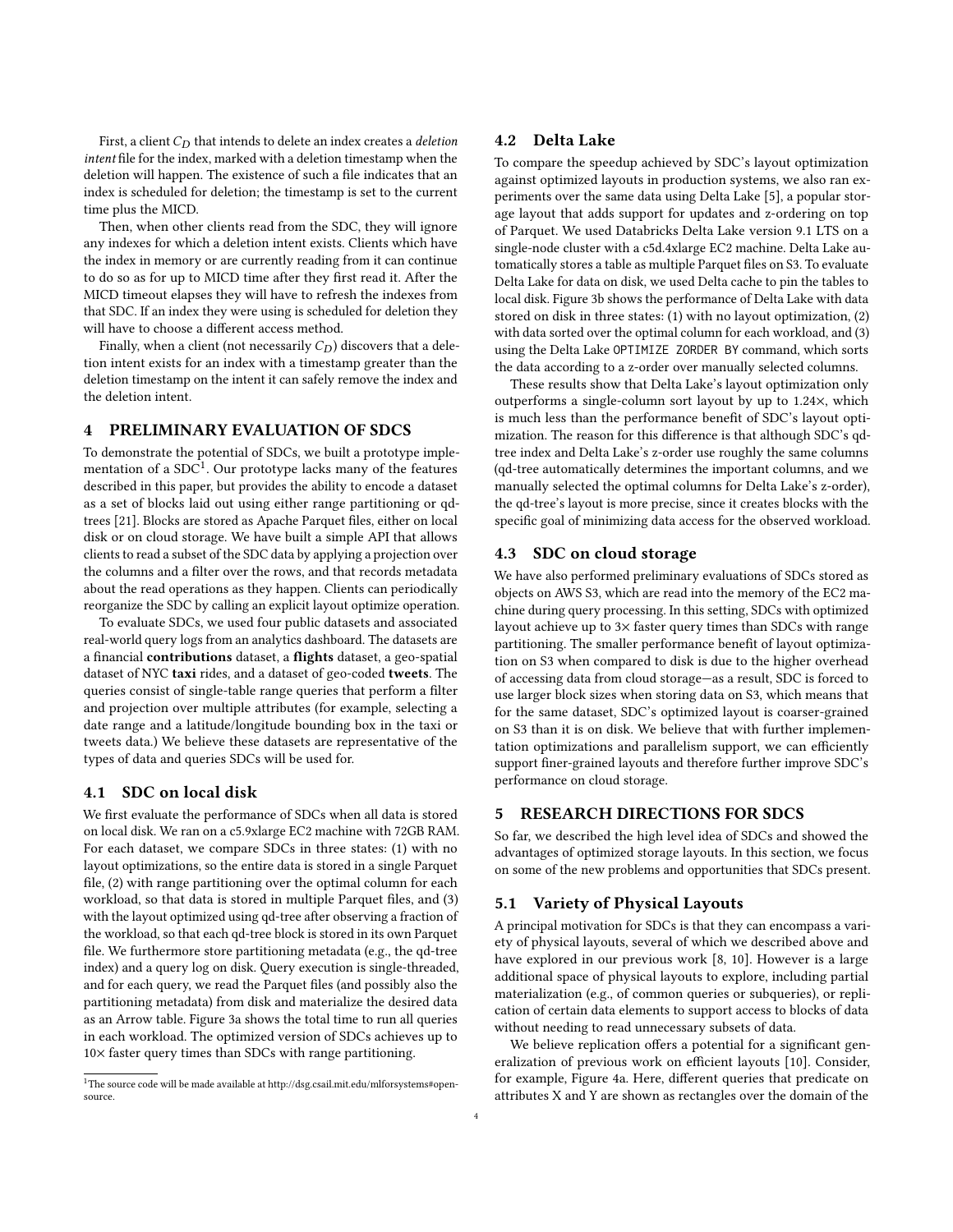<span id="page-4-0"></span>

Figure 3: SDC's layout optimization achieves up to 10× speedup over optimal range partitioning. On the other hand, layout optimizations for production system such as Databricks Delta Lake, which uses z-ordering, are not as effective.

<span id="page-4-1"></span>

(a) Dataset and Workload (b) Layout w/ 0.5X replication budget

Figure 4: Figure [4a](#page-4-1) shows a multi-dimensional dataset and workload with 2 columns X and Y. Gray dots represent tuples; colored rectangles represent queries. Figure [4b](#page-4-1) shows a layout with enough budget to replicate half the table. The right half of the data space is replicated.

variables. From the figure, it's clear that different queries select different ranges of each attribute and cover different parts of the data space. Without replication, the storage layout would need to account for the average query; in the upper- and lower-right quadrants this means that the layout would not be optimal for the red, green, or blue queries, since they have such different shapes. However, by replicating 50% of the data, each type of query could have access to an optimal layout. Figure [4b](#page-4-1) show such an optimal design; here the yellow dashed boxes correspond to physical partitions of the SDC. The left (full) replica contains partitions optimized for the red queries, while the upper-right replica contains optimal partitions for the green queries, and the lower-right contains optimal partitions for the blue queries. Designing algorithms that are able to find such optimal partial partitioning layouts presents an intriguing challenge, since the space of all possible replicas is exponential in several dimensions of the problem.

## 5.2 Hybrid Layouts & Novel Hardware

As noted above, we envision that SDCs will have both a persistent (on disk/cloud storage) and in memory component, and that many clients will load data into memory and then further optimize their layouts for efficient access. One interesting direction for SDCs is to explore optimized layouts for novel hardware, such as GPUs and NVRAM, such as Intel Optane®. These devices have different random access latencies and are optimized for different sized blocks than either RAM, S3, or Flash drives. Further, it may be helpful to have SDCs encompass replicas that are optimized for different types of hardware, if clients with such specialized hardware are frequently accessing data.

## 5.3 Incremental changes

It's possible that SDCs may be created with optimal layouts at the outset. However, since the workload may not be known in advance, it's useful to be able to adapt the storage of the SDCs over time, using algorithms like those described in Section [3.](#page-1-1) However, it's unlikely that one would re-write an entire dataset in one pass, particularly if we rely on clients to make incremental changes to the dataset. Hence, a key challenge to is identify algorithms that incrementally re-organize data as clients access it, similar to database cracking [\[12\]](#page-5-15), but focused more on re-partitioning the actual data storage rather than optimizing the structure of indexes over time. Although this idea has been partially explored in prior work [\[9,](#page-5-18) [18\]](#page-5-11), developing incremental transformation schemes for multi-dimensional indexing and partial replication settings, and in a way that does not place undue burden on any one client, is an important area for investigation.

In addition to developing algorithms that describe how to perform incremental re-organization, another key challenge is developing policies to determine when to reorganize. A straightforward policy is to react to the recent history of access patterns (e.g., reorganize if the past day's access patterns are significantly different from the average pattern over the preceding week), but this policy may react too slowly to sudden access pattern changes or may falsely react to random noise. A proactive policy could schedule incremental changes in anticipation of future changes in the workload, but this requires accurate forecasting of the future workload, which is an active area of research [\[14\]](#page-5-19).

#### 5.4 Auto-optimization

SDCs can encompass multiple optimized physical layouts and access methods, including coarse indexes for partitioning schemes and several different replicas. Client libraries need to embed logic for choosing what scheme to use when answering a query, which requires loading the metadata and index blocks and using traditional query optimization methods. A key challenge here is that the metadata may be spread across many blocks, and it may not be practical for a client to read all of them prior to processing any requests. Hence, clients will need to asynchronously fetch metadata, and will likely have a partial and possibly out of date view of it, which they will need to use to answer queries as best as possible.